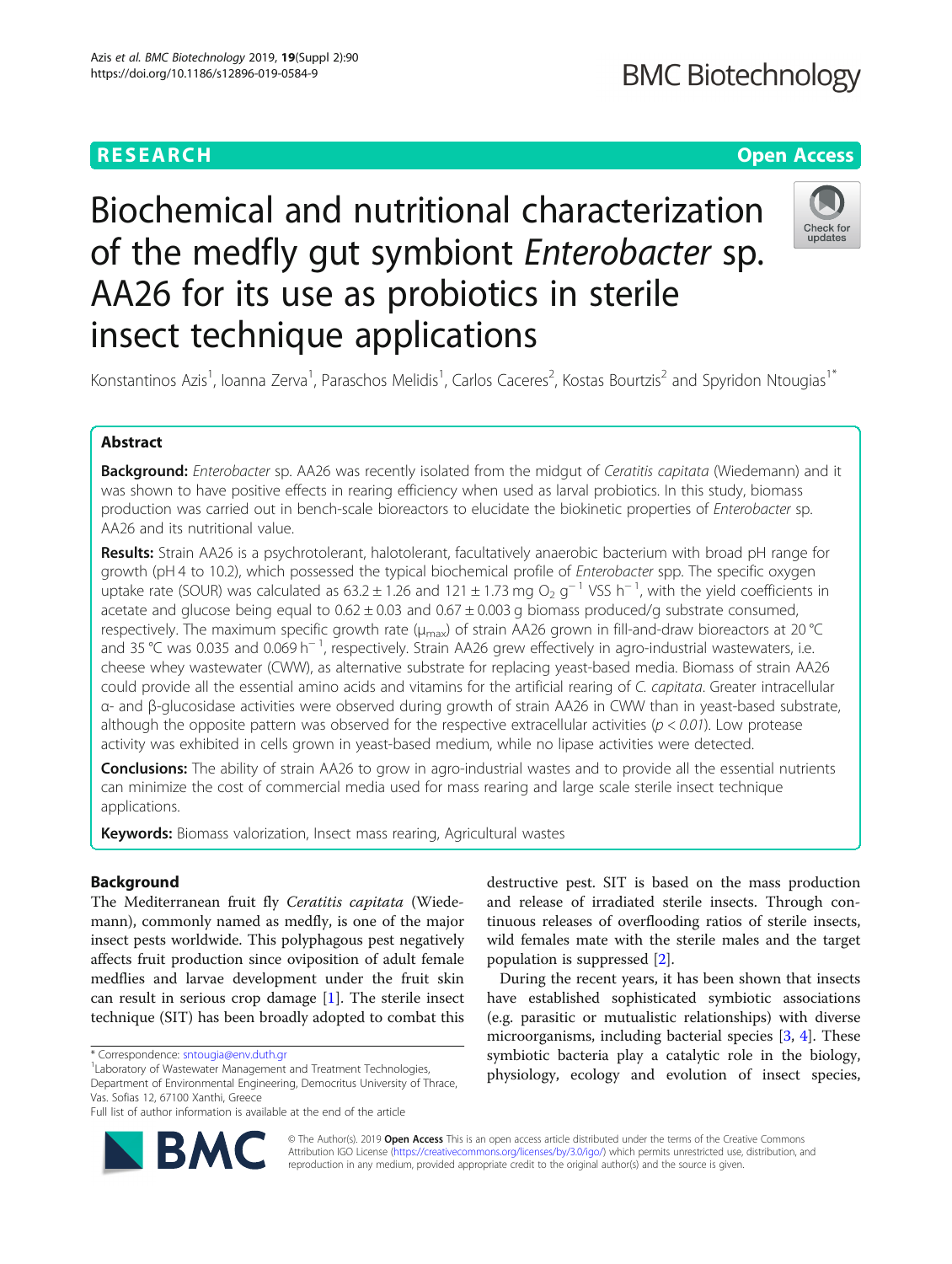affecting nutrition, immunity, mating behavior, reproduction and pest status of their hosts [\[3](#page-9-0), [4](#page-9-0)].

The structure and properties of the gut-associated microbiota of medfly *Ceratitis capitata* has recently been studied [\[5](#page-9-0)–[7\]](#page-9-0). The medfly gut was found to be dominated almost exclusively by representatives of the family Enterobacteriaceae. In particular, members of Klebsiella-Enterobacter-Citrobacter group, the ex Enterobacter linkage Pantoea genus, and Pectobacterium spp. were the predominant taxa in the gut of Ceratitis capitata [[5](#page-9-0)– [7\]](#page-9-0). The predominance of such pectinolytic and diazotrophic population appears to influence medfly's diet and fitness [[5,](#page-9-0) [6](#page-9-0), [8\]](#page-9-0). Additional studies in medfly have also indicated that irradiation-induced dysbiosis can be potentially restored by enhancing male sexual performance through Klebsiella oxytoca probiotic applications [[7\]](#page-9-0). Enterobacter agglomerans, Klebsiella pneumoniae and other bacterial isolates have also been used in adult probiotic applications under laboratory conditions [\[9](#page-9-0), [10\]](#page-9-0). The ability of Enterobacter-Klebsiella group members to colonize the gut biofilm of the sterile males makes advantageous their application as probiotic bacteria in mass rearing and SIT applications [\[11](#page-9-0)].

Recently, the gut-associated symbiont Enterobacter sp. AA26 was isolated from the Ceratitis capitata Vienna  $8^{D53+}$  genetic sexing strain (GSS) and was shown to improve the productivity of this strain [[12\]](#page-9-0). To assess the potential of this symbiont in the artificial diet of medfly under mass rearing conditions and its potential costeffectiveness for large scale operational SIT programmes, large quantities of biomass are required. The present study investigates the biokinetic properties of Enterobacter sp. AA26 for mass production of biomass in fullscale bioreactors towards its potential use in mass rearing facilities and large scale applications. Indeed, mass production of Enterobacter sp. AA26 from low-cost agricultural residues, which are easily biodegradable and accessible worldwide, such as cheese whey wastewater, can substitute Torula yeast (syn. Candida utilis), minimizing thus the cost of purchasing this ingredient that is widely used for mass rearing in SIT applications.

# Methods

Enterobacter sp. AA26 was isolated from the gut of the medfly Vienna  $8^{D53+}$  GSS as described previously [\[12](#page-9-0)]. The identity of the biological material used in all tests described below was confirmed by sequencing the 16S rRNA gene, which was found identical to that previously reported [[12](#page-9-0)].

# Physiological and biochemical characteristics of Enterobacter sp. AA26

The biochemical profile of Enterobacter sp. AA26 was examined by using the EnteroPluri kit (BD, USA), following manufacturer's instructions. Pectinase activity was examined by using pectinase screening agar medium, consisting of 1% w/v citrus pectin, 0.14% w/v  $(NH_4)_{2}SO_4$ , 0.6% w/v K<sub>2</sub>HPO<sub>4</sub>, 0.2% w/v KH<sub>2</sub>PO<sub>4</sub> and 0.01% w/v  $MgSO<sub>4</sub>$ .7H<sub>2</sub>O in the presence of 1.7% w/v agar  $[13]$  $[13]$ . Pectin-containing agar plates in the presence of 0.10% w/v yeast extract were also prepared. Catalase and oxidase reactions were performed according to Smibert and Krieg [[14\]](#page-9-0).

The pH range for growth was investigated by using a nutritional base consisting of  $10 g L^{-1}$  peptone and 5 g  $L^{-1}$  yeast extract, supplemented with the appropriate buffer solution. The following pH values were tested: pH 3 (adjusted by citric acid addition), pH 4 (0.06 M citric acid - 0.04 M citrate), pH 5 (0.035 M citric acid - 0.065 M citrate), pH 6  $(0.013 M$  Na<sub>2</sub>HPO<sub>4</sub>-0.087 M  $KH_2PO_4$ ), pH 7 (0.061 M Na<sub>2</sub>HPO<sub>4</sub>–0.039 M KH<sub>2</sub>PO<sub>4</sub>), pH 8 (0.095 M Na<sub>2</sub>HPO<sub>4</sub>-0.005 M KH<sub>2</sub>PO<sub>4</sub>), pH 9 (0.1 M NaHCO<sub>3</sub>-1 mM K<sub>2</sub>HPO<sub>4</sub>), pH 10.2 (0.075 M  $Na_2CO_3-0.025$  M NaHCO<sub>3</sub>–1 mM K<sub>2</sub>HPO<sub>4</sub>) and pH 11  $(0.1 M Na<sub>2</sub>CO<sub>3</sub>)$  [\[15\]](#page-9-0). The salt range for growth was investigated by using the above nutritional base in the presence of 0, 1, 3, 5, 8, 9, 10 and 11% w/v NaCl. LB (Luria-Bertani) media were used to investigate the temperature range for growth of strain AA26 (4, 7, 11, 15, 20, 25, 30, 37, 40 and 43 °C were tested). Anaerobic growth was examined by using the Anaerocult A anaerobic system (Merck, Germany). All the above media were solidified with 17 g  $L^{-1}$  agar.

# Determination of growth characteristics of Enterobacter sp. AA26 in batch cultures

Growth curves were constructed by measuring the optical density at 600 nm ( $OD<sub>600 nm</sub>$ ) after inoculation of LB liquid media with strain AA26 at 30 °C. In addition, growth of Enterobacter sp. AA26 was examined in 1:5 v/ v cheese whey wastewater (10,000 mg/L final Chemical Oxygen Demand - COD concentration, with pH being adjusted at 7). Enterobacter sp. AA26 was also cultivated in the following growth media: I)  $10 \text{ g L}^{-1}$  peptone, II)  $10 \text{ g L}^{-1}$  peptone and  $10 \text{ g L}^{-1}$  NaCl, III)  $10 \text{ g L}^{-1}$  glucose and  $0.2 g L^{-1}$  yeast extract and IV)  $10 g L^{-1}$ glucose.

# Biokinetic parameters of Enterobacter sp. AA26 in fill and draw bioreactors

Samples were obtained aseptically to determine protein biomass content during bioreactor operation. In details, the obtained biomass was centrifuged at 10,000 g for 5 min (at 4 °C), washed in 20 mM Tris-HCl (pH 7.6) and disrupted on ice for 15 min (at a pulse of 0.6 s with 0.4-s interval, 50% duty cycle) by using a Hielscher UP200S sonicator. The homogeneous biomass was centrifuged  $(15,000 \text{ g at } 4 \text{ °C}$  for 15 min) and the cell-free lysate was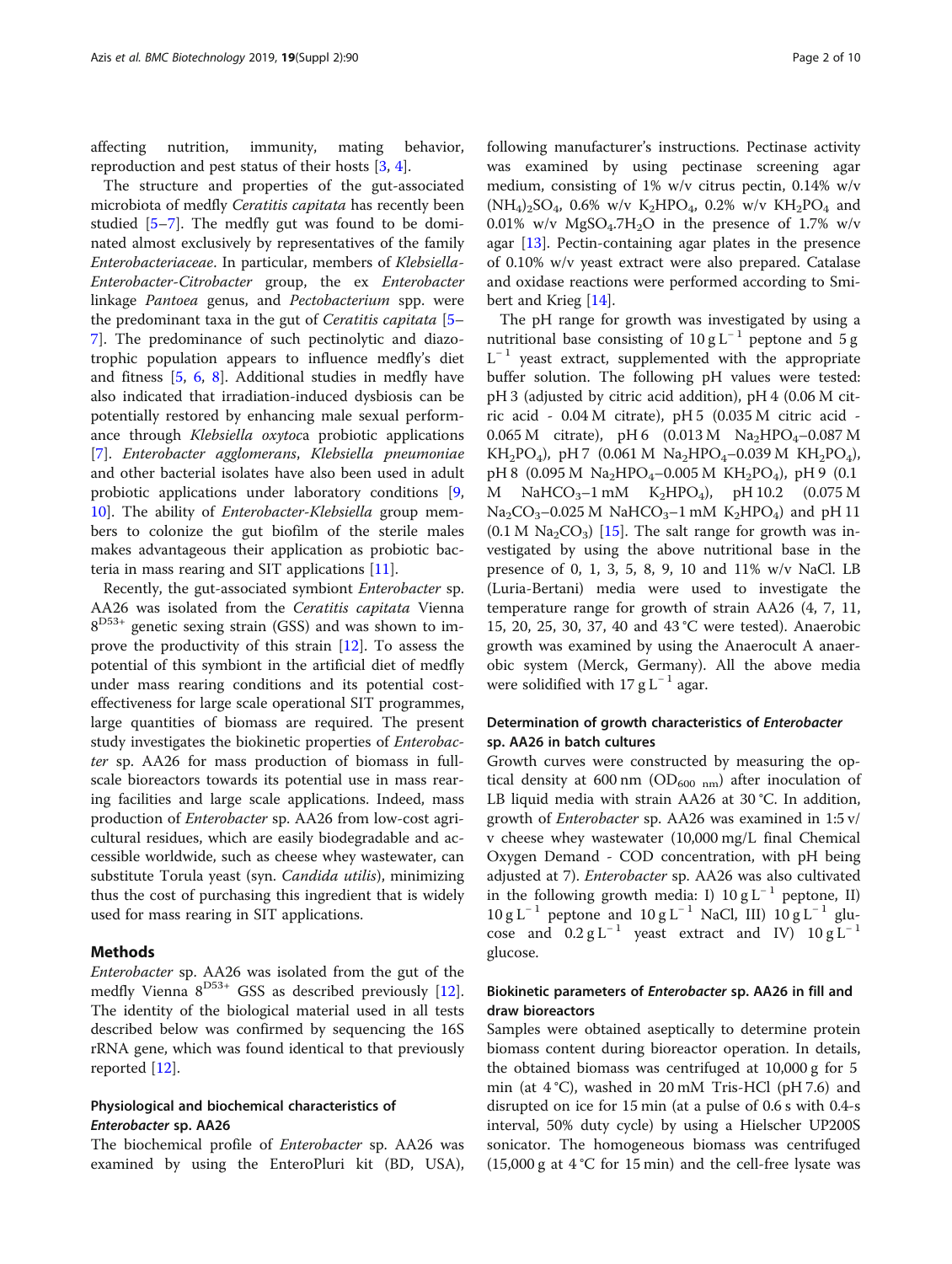collected for protein determination. Protein content was quantified by the Bradford method [\[16](#page-9-0)].

Laboratory-scale bioreactors of 1 L each (working volume of 0.6 L) were fed with LB broth and inoculated aseptically with the medfly gut symbiont Enterobacter sp. AA26. The strain AA26 was grown under the fill and draw mode and the biomass growth characteristics were determined.

Oxygen uptake rate (OUR) was determined in 1 L working volume sterile bioreactor (1.2 L in total), where dissolved oxygen was online measured using a WTW (Wissenschaftlich-Technische Werkstätten) dissolved oxygen (DO) meter. The DO meter was connected to a computer and measurements were obtained every 15 s. An air pump was used to achieve adequate aeration (approximately 7 mg/L) and cells agitation was performed (Fig. 1). Aeration of the culture was interrupted and the resulting decrease in the oxygen concentration was recorded as a function of time. Aeration/non-aeration cycles of 12 min were performed, consisting each one of 6 min aeration-on and 6 min aeration-off periods. OUR (mg  $O_2$  L<sup>-1</sup> h<sup>-1</sup>) was estimated by determining the slope during linear decline of DO and SOUR (expressed as mg  $O_2$   $g^{-1}$  VSS h<sup>-1</sup>) was measured by dividing OUR by the volatile suspended solids (VSS) present in the bioreactor. After passing the culture into endogenous respiration, acetate or glucose was added and both OUR and SOUR were calculated. The VSS concentration was determined as described in Standard Methods for the Examination of Water and Wastewater [[17\]](#page-9-0) to determine the specific oxygen uptake rate (SOUR). The yield coefficient  $(Y_H)$ , i.e. g biomass produced/g substrate consumed, was calculated according to the following formula [[18,](#page-9-0) [19\]](#page-9-0):

 $Y_H = 1-\frac{OU}{S_S}$ 

where OU (mg  $O_2$  L<sup>-1</sup>) is the oxygen consumed for the complete oxidation of organic substrate added

(estimated by calculating the cumulative oxygen consumption area), and  $S_S$ , the COD concentration of the biodegradable substrate added (mg  $O_2$  L<sup>-1</sup>).

The specific growth rate  $(\mu)$  of strain AA26 was determined by calculating the dilution rate (D) at steady operational conditions. The dilution rate can be defined by dividing the flow rate of the medium entered by the volume of the culture in the bioreactor [[20](#page-9-0)]:

 $\mu = D = \frac{\text{medium flow rate}}{\text{ culture volume}}$ 

The maximum specific growth rate  $(\mu_{\text{max}})$  was determined by estimating the maximum broth flow rate, without the strain being washed-out.

#### Determination of amino acid and vitamin compositions

Amino acid and vitamin analyses were performed in Analytical Laboratories of Athens S. A. (Greece). Extraction of water soluble vitamins was carried out in 10 mM ammonium acetate solution, pH 4.5, through ultrasonic homogenization and deproteinization with 10% w/v trichloroacetic acid, while fat soluble vitamins were obtained after saponofication with ethanolic base (2% w/v NaOH) and successive hexane extractions. Both water and fat soluble vitamins were analyzed in a TSQ Quantum Access MAX Triple Quadrupole Mass Spectrometer equipped with a  $50 \times 2$  mm Phenomenex Synergi Fusion-RP LC column (2.5 μm and 100 Å particles and pores size, respectively). Amino acids extraction was performed by adding 6 M HCl and 0.5% w/v phenol and placing the analyzed samples in a microwave oven. Detection of amino acids was carried out in a HILIC-ESI-MS-MS system (Thermo Scientific). Protein determination in Torula yeast was performed by estimating the total Kjeldahl nitrogen (TKN) of the samples and multiplying their TKN content by a conversion factor of 6.25 (AOAC 2001.11 method).

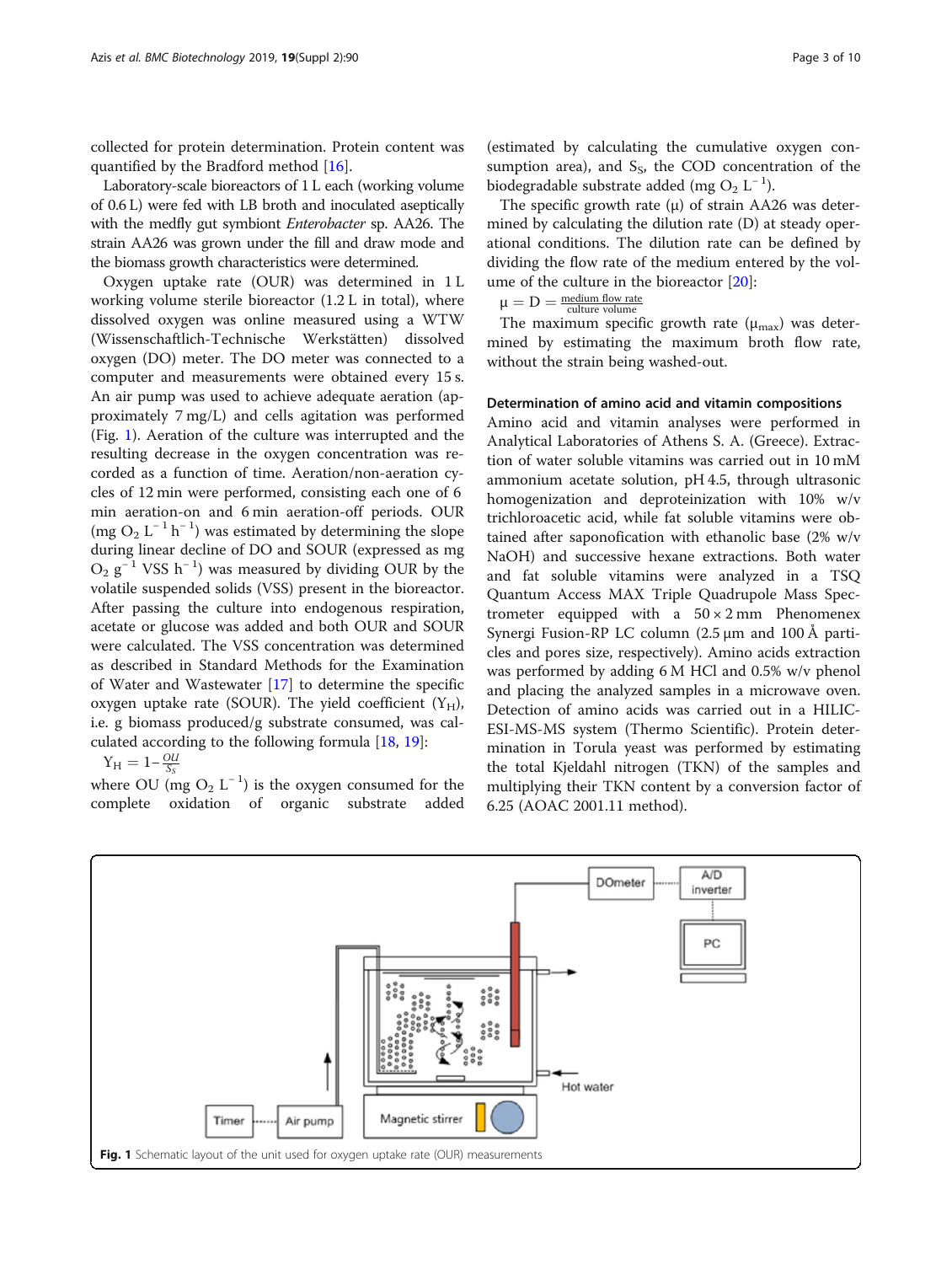# Quantification of hydrolytic activities of Enterobacter sp. AA26

Protease, lipase, α- and β-glucosidase activities were determined by growing strain AA26 in both LB and 1:5 v/v cheese whey wastewater and obtaining their cell-free lysate and supernatant (broth), respectively. Extracellular and intracellular proteolytic and lipolytic activities were determined based on the protocols reported in Gessesse et al. [[21\]](#page-9-0), while the protocol used for the estimation of the respective α- and β-glucosidase activities was based on Benitez et al. [[22\]](#page-9-0) protocol as modified by Ntougias [[23\]](#page-9-0). The Student's t-test was used to comparatively examine the treatment means of the enzyme activities.

Proteolytic activity was measured using 0.5% w/v azocasein in 20 mM Tris-HCl. A quantity of 800 μL azocasein was mixed with 200 μL of lysate and incubated at 30 °C for appropriate time period (up to 1 day dependent on the sample examined). After addition of 500 μL 15% w/v trichloroacetic acid and 30 min-incubation, the mixture was centrifuged at 14,000 g and 800 μL of the clear supernatant were mixed with 200 μL 2 N NaOH. Protease activity was determined by monitoring the absorbance at 440 nm against a blank.

Estimation of  $\alpha$ - and β-glucosidase activities were determined by using 0.05 M 4-nitrophenyl-α-D-glucanopyranoside or 4-nitrophenyl-b-D-glucanopyranoside, respectively. A quantity of 0.4 mL 4-nitrophenyl-D-glucanopyranoside (α- or β-, as appropriate) was mixed with 1 mL lysate in the presence of 0.6 mL 0.02 M Tris-HCl and incubated for appropriate time period. Glucosidase activity was determined by measuring the absorbance at 410 nm against a blank.

Lipase activity was determined by using 20 mM pnitrophenol palmitate as the stock solution. A working solution was made by adding 2.5 mL stock solution, 0.05 g gum Arabic, 0.2 mL Triton and 47.5 mL 20 mM Tris-HCl solution (pH 8). A quantity of 2.7 mL working solution was mixed with 0.3 mL lysate and incubated for appropriate time period. Lipase activity was determined by measuring the absorbance at 410 nm against a blank.

#### Results

# Physiological and biochemical traits of Enterobacter sp. AA26

Enterobacter sp. AA26 could grow under a broad pH range, i.e. from pH 4 to pH 10.2. No growth of strain AA26 was observed at pH 3 or pH 11. Appearance of colonies was observed at day 1 after inoculation at any pH grown, indicating that strain AA26 is a neutrophile with a broad pH range for growth (both acidic and alkaline).

Isolate AA26 could grow both in the absence of salt and in the presence of NaCl concentration up to 10% w/ v, showing optimum growth at salinities within 0–8% w/ v NaCl. No growth was observed at salt concentration of 11% w/v NaCl. Therefore, strain AA26 is a halotolerant bacterium, growing up to 10% w/v NaCl.

Strain AA26 could grow at a temperature range of 4 to 40 °C with a broad optimum for growth of  $25-40$  °C, while no growth was observed at 43 °C. Based on these findings, strain AA26 can be characterized as psychrotolerant bacterium. Bacterial isolate AA26 could grow in the presence and absence of oxygen; therefore, it is a facultatively anaerobic bacterium.

In addition, growth under aerobic conditions was also detected in the presence of  $10 \text{ g L}^{-1}$  peptone only (without yeast extract and NaCl addition) as well as in medium consisting of  $10 g L^{-1}$  peptone and  $10 g L^{-1}$ NaCl. No aerobic growth was observed in medium consisting of  $10 g L^{-1}$  glucose only, while growth was restricted in the presence of  $10 g L^{-1}$  glucose and a limited amount  $(0.2 g L^{-1})$  of yeast extract.

Based on EnteroPluri profile, strain AA26 exhibited the biochemical pattern presented in Table 1. Enterobacter sp. AA26 could ferment adonitol, glucose, lactose and sorbitol, hydrolyze urea, decarboxylate ornithine, utilize citrate and produce acetoin, but gave negative reactions for lysine decarboxylation, hydrogen sulphide production, tryptophan bioconversion to indole, phenylalanine deamination, and arabinose and dulcitol fermentation. Moreover, strain AA26 was oxidase-negative and catalase-positive, giving a strong catalase reaction. No growth was observed in the pectin-based medium in the absence and presence of yeast extract, indicating that no pectinase activity was induced by Enterobacter sp. AA26.

Table 1 Biochemical profile of Enterobacter sp. AA26 using EnteroPluri diagnostic kit

| Biochemical reactions                                  |                              |  |  |
|--------------------------------------------------------|------------------------------|--|--|
| Glucose fermentation/gas production in<br>anaerobiosis | positive/positive            |  |  |
| Lysine decarboxylation in anaerobiosis                 | negative (slightly<br>green) |  |  |
| Ornithine decarboxylation in anaerobiosis              | positive                     |  |  |
| Hydrogen sulphide production/indole test               | negative/negative            |  |  |
| Adonitol fermentation                                  | positive                     |  |  |
| Lactose fermentation                                   | positive                     |  |  |
| Arabinose fermentation                                 | negative                     |  |  |
| Sorbitol fermentation                                  | positive                     |  |  |
| Acetoin production (Voges-Proskauer)                   | positive                     |  |  |
| Dulcitol fermentation/phenylalanine<br>deamination     | negative/negative            |  |  |
| Urea hydrolysis                                        | positive                     |  |  |
| Citrate utilization                                    | positive                     |  |  |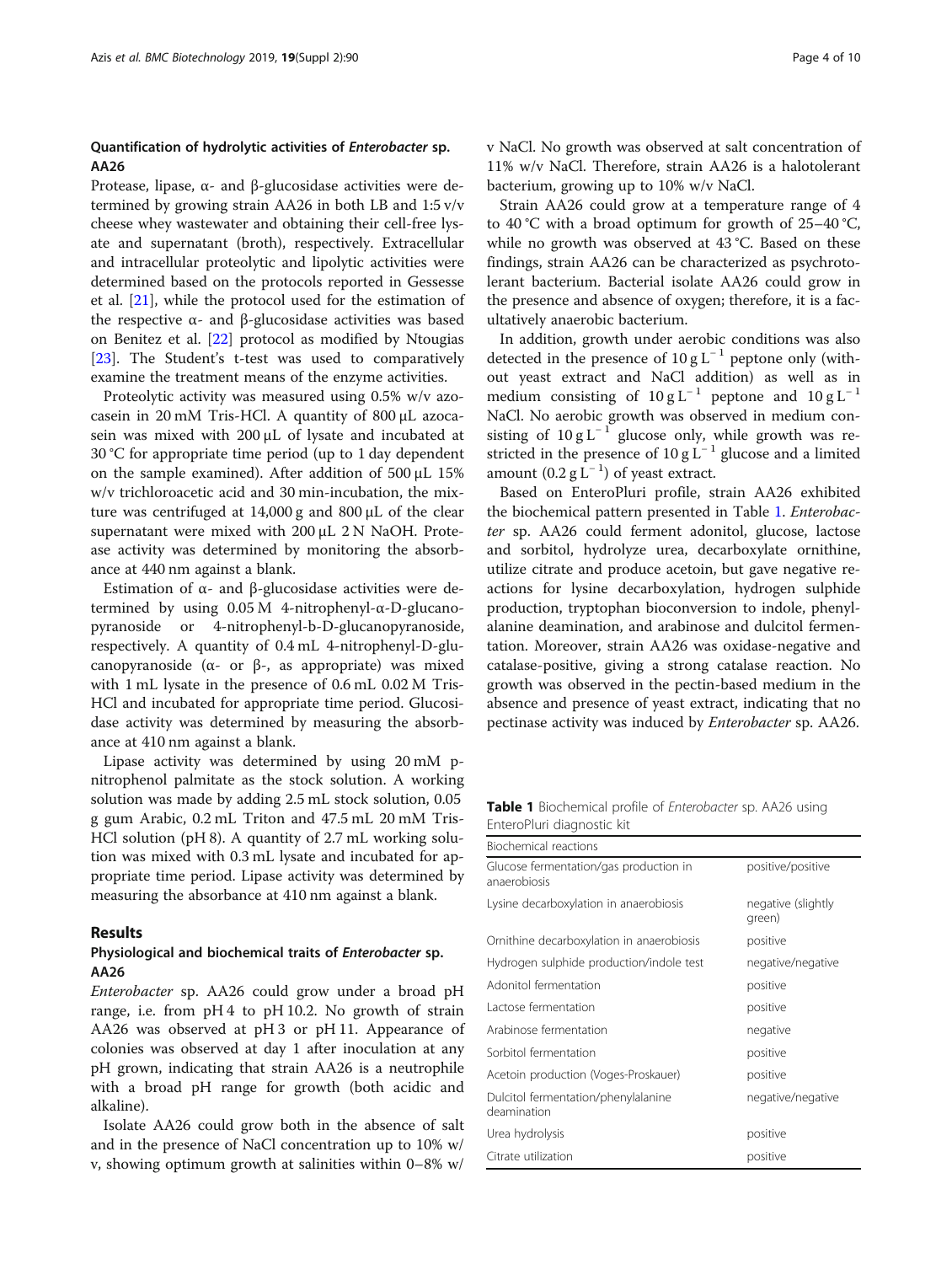## Biokinetic properties of Enterobacter sp. AA26

The growth curves of strain AA26 cultivated in LB and CWW under the batch mode are shown in Fig. 2. Based on Fig. 2, the double time  $(t_d)$  of the strain was 20 min and 42 min in LB and CWW, which corresponded to specific growth rates ( $\mu$ ) of 2.08 h<sup>-1</sup> and 0.99 h<sup>-1</sup>, respectively. The biomass produced was estimated at the late exponential phase as  $2145 \pm 56$  mg dry weight/L LB  $(n = 3)$ , whereas its protein content was determined as  $56.6 \pm 6.3\%$  (n = 3).

By cultivating Enterobacter sp. AA26 in a fill and draw bioreactor under sterile conditions, the maximum specific growth rate ( $\mu_{\text{max}}$ ) of strain AA26 growing in LB at 20 °C and 35 °C was determined by calculating the maximum dilution rate  $(D_{\text{max}})$ , in which the bioreactor was operated under stable conditions without the biomass being wash-out. These growth rates were estimated to be 0.035  $h^{-1}$  and 0.069  $h^{-1}$ , respectively. The protein content of the dry biomass under the fill and draw operating conditions was calculated as  $53.7 \pm 1.2\%$  (*n* = 3). The respective content in Torula yeast was determined as  $44.2 \pm 0.4\%$ .

Oxygen uptake and specific oxygen uptake rates were calculated by using acetate and glucose as the substrate consumed (Table 2 and Fig. [3](#page-5-0)). The oxygen uptake rates and the specific oxygen uptake rates were determined as equal to 79.6 ± 1.59 mg O<sub>2</sub> L<sup>-1</sup> h<sup>-1</sup> and 63.16 ± 1.26 mg  $O_2$  g<sup>-1</sup> VSS h<sup>-1</sup> as well as 71.4 ± 6.76 mg  $O_2$  L<sup>-1</sup> h<sup>-1</sup> and  $121 \pm 1.73$  O<sub>2</sub> g<sup>-1</sup> VSS h<sup>-1</sup> for acetate and glucose, respectively. Based on the formula  $Y_H = 1 - \frac{OU}{S_S}$ , the yield coefficients were calculated to be  $0.62 \pm 0.03$  and  $0.67 \pm$ 0.003 g biomass produced/g substrate consumed by using acetate and glucose as the substrates consumed (Table [3\)](#page-5-0).

# Comparison of amino acid and vitamin compositions of Enterobacter sp. AA26 and Torula yeast

Enterobacter sp. AA26 could synthesize all the essential amino acids, possessing an amino acid composition

Table 2 Oxygen uptake rate (OUR) and specific oxygen uptake rate (SOUR) of Enterobacter sp. AA26 cells. The food to microorganism ratio was set at 0.2 g substrate g−<sup>1</sup> VSS d<sup>−</sup> <sup>1</sup> immediately after interrupting the aeration

|           |               |                         | Replicates OUR (mg O <sub>2</sub> L <sup>-1</sup> h <sup>-1</sup> ) SOUR (mg O <sub>2</sub> g <sup>-1</sup> VSS h <sup>-1</sup> ) |
|-----------|---------------|-------------------------|-----------------------------------------------------------------------------------------------------------------------------------|
| Acetate 1 |               | 78.5                    | 62.3                                                                                                                              |
|           | $\mathcal{P}$ | 82.7                    | 65.6                                                                                                                              |
|           | Β             | 775                     | 61.5                                                                                                                              |
|           |               | Mean + SF $79.6 + 1.59$ | $63.2 + 1.26$                                                                                                                     |
| Glucose 1 |               | 69.6                    | 118                                                                                                                               |
|           | $\mathcal{P}$ | 83.9                    | 142                                                                                                                               |
|           | Β             | 60.7                    | 103                                                                                                                               |
|           |               | Mean + SF $71.4 + 6.76$ | $121 + 1.73$                                                                                                                      |

consisted mainly of arginine, aspartic acid, leucine and lysine, which represented 33% of its protein content (Fig. [4](#page-6-0)). Torula yeast, which is one of the main ingredients in the artificial diet of medfly, also contained all the essential amino acids, although in this case, glutamic acid, valine and proline were the major amino acids detected, covering 31% of the yeast's protein content (Fig. [4](#page-6-0)). Statistically greater glutamic acid and proline content ( $p < 0.01$  in Student t-test) was detected in *Can*dida utilis compared to Enterobacter sp. AA26 cells, whereas the percentages of arginine, glycine, leucine and serine were greater ( $p < 0.05$  in Student t-test) in *Entero-*bacter sp. AA26 cells than in Torula yeast (Fig. [4\)](#page-6-0).

Niacin was the major vitamin detected in Enterobacter sp. AA26 and Candida utilis cells. However, niacin in Torula yeast was approximately 5 fold greater than the respective content in strain AA26 (Fig. [5\)](#page-6-0). Νo substantial differences between Enterobacter sp. AA26 and Torula yeast were found for vitamin B5, B6, B7, B9 and E, while greater vitamin A, B2, K1 and D3 content was determined for Torula yeast as compared to Enterobacter sp. AA26 (Fig. [5](#page-6-0)). Vitamins B1, B7 and B9 were only detected in AA26 cells, but

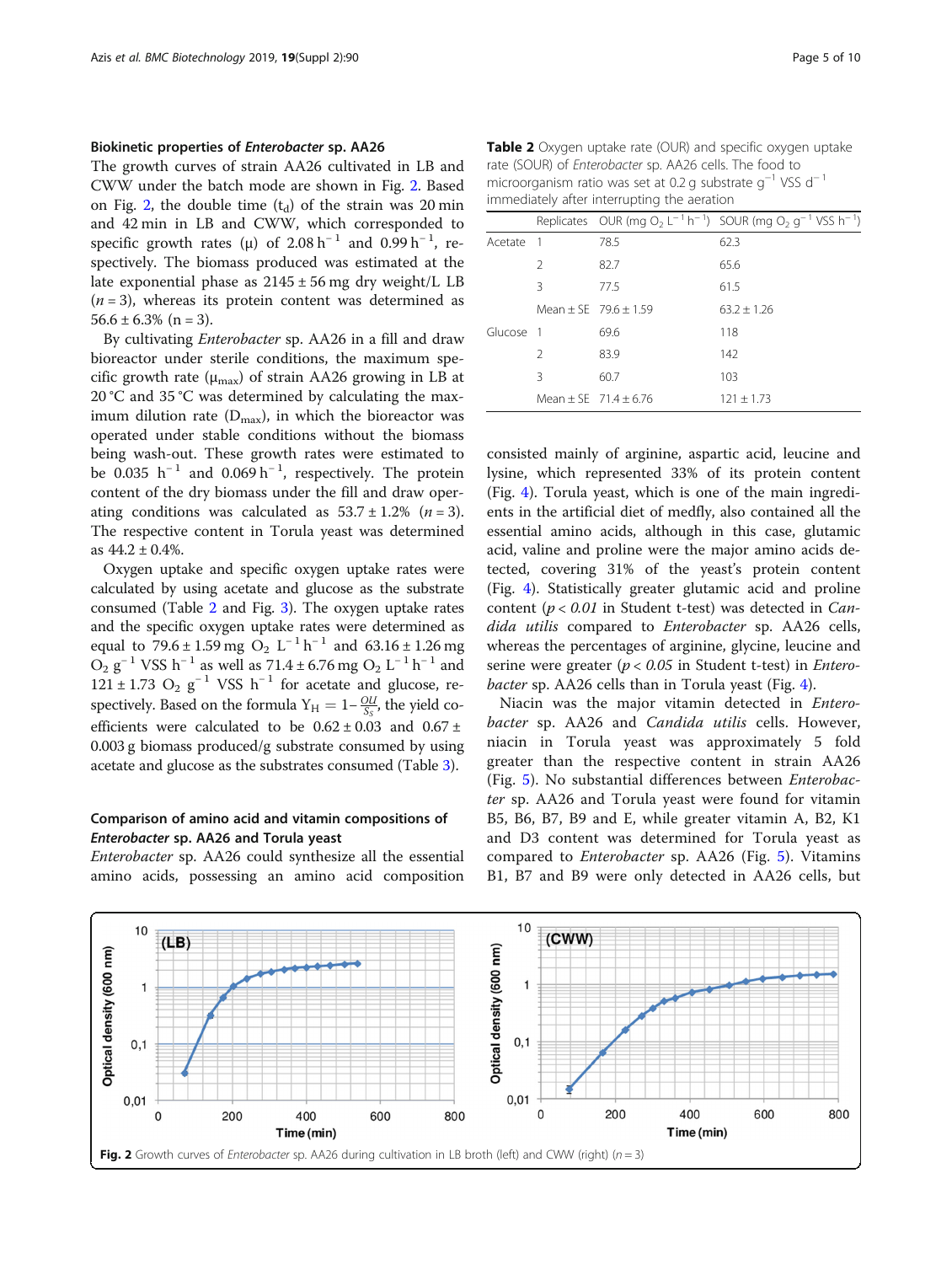<span id="page-5-0"></span>

only thiamine was found in reasonable amount (Fig. [5\)](#page-6-0).

# Hydrolytic activities of Enterobacter sp. AA26 grown in yeast-based media and cheese whey wastewaters

The glucosidase, protease and lipase activities of the lysates of strain AA26 cultivated in LB and CWW are presented in Fig. [6.](#page-7-0) Greater α- and β-glucosidase activities were observed during growth of strain AA26 in CWW, while the respective activities were almost half in the case of growth in LB broth  $(p < 0.01$  in Student's t-test). Moreover, low protease activity was exhibited by the

**Table 3** Determination of yield coefficient  $(Y_H)$  of *Enterobacter* sp. AA26

|         | Replicates    | $Y_H$ (g biomass produced/g substrate consumed) |  |  |
|---------|---------------|-------------------------------------------------|--|--|
| Acetate |               | 0.59                                            |  |  |
|         | $\mathcal{P}$ | 0.68                                            |  |  |
|         | 3             | 0.60                                            |  |  |
|         | Mean $\pm$ SE | $0.62 + 0.03$                                   |  |  |
| Glucose |               | 0.67                                            |  |  |
|         | $\mathcal{P}$ | 0.66                                            |  |  |
|         | 3             | 0.67                                            |  |  |
|         |               | Mean $\pm$ SE 0.67 $\pm$ 0.003                  |  |  |

"LB" lysate, while no lipase activities were detected in the lysates derived from the growth of strain AA26 in LB and CWW. No statistical significant differences were found between α- and β- glucosidase activities determined in "CWW" lysate.

In comparison to CWW where low extracellular glucosidase activities were detected, significant higher extracellular enzyme activities were observed when Enterobacter sp. AA26 grew in LB medium ( $p < 0.01$  in Student's t-test) (Fig. [6\)](#page-7-0). However,  $\alpha$ -glucosidase activity was greater than the β-glucosidase activity determined during growth of strain AA26 in both LB broth and CWW ( $p < 0.01$  in Student's t-test) (Fig. [6](#page-7-0)).

# **Discussion**

The limited number of technologies to adequately produce novel biocontrol and probiotic agents is the main obstacle to their biotechnological application. A range of parameters, such as cultivation method and conditions, storage, formulation and reconstitution process, should be extensively examined for real-scale applications [\[24](#page-9-0)]. A few studies have been performed on the cultivation of Enterobacter spp., which is mainly restricted to hydrogen production from the fermentation of wastes [\[25](#page-9-0), [26](#page-9-0)] and exopolysaccharide production [\[27](#page-9-0)]. No biocontrol or probiotic agent belonging to the genus Enterobacter has been cultivated in bioreactors for biotechnological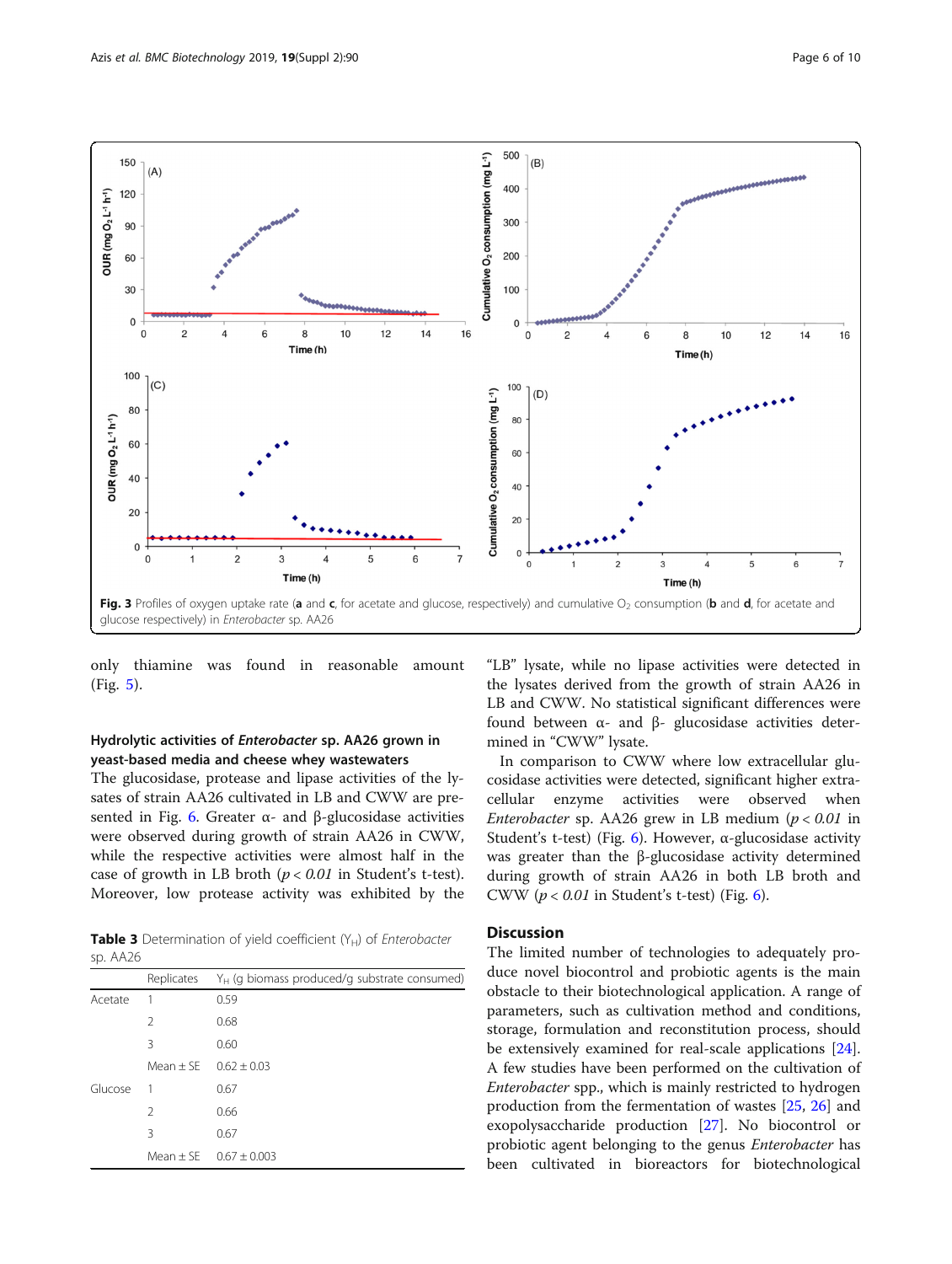<span id="page-6-0"></span>

purposes and the investigation of biomass characteristics is a challenging task.

Based on the examination of physiological characteristics, Enterobacter sp. AA26 is a psychrotolerant, halotolerant, facultatively anaerobe with broad growth pH range. The ability of this isolate to grow under a wide pH range and high salt concentrations indicates that strain AA26 can be effectively adapted at various habitats. Thus, substrates of high salinity and/or low or high pH like several agro-industrial wastewater can be considered as potential low-cost alternative growth media. The inability of the strain to grow over 40 °C may negatively affect its use as probiotic agent at high ambient temperatures, which is, however, not the case for its insect host Ceratitis capitata.

On the other hand, Enterobacter sp. AA26 could utilize peptone as the sole carbon source for growth, a fact that reduces the cost of cultivation since no yeast extract addition is required. This is in accordance with the findings of Potrikus and Breznak [[28\]](#page-9-0) who reported that peptone was an ideal nitrogen source for the cultivation of Enterobacter agglomerans strains C-1 and C-2. Moreover, pectinolytic population has been reported to influence medfly's diet and fitness [[8](#page-9-0)]. However, no pectinase activity was exhibited by Enterobacter sp. AA26, indicating that this medfly gut-associated symbiont did not possess a mode of action that is linked to pectin degradation.

As a member of the genus Enterobacter, strain AA26 fermented lactose and glucose, producing gas, and it was

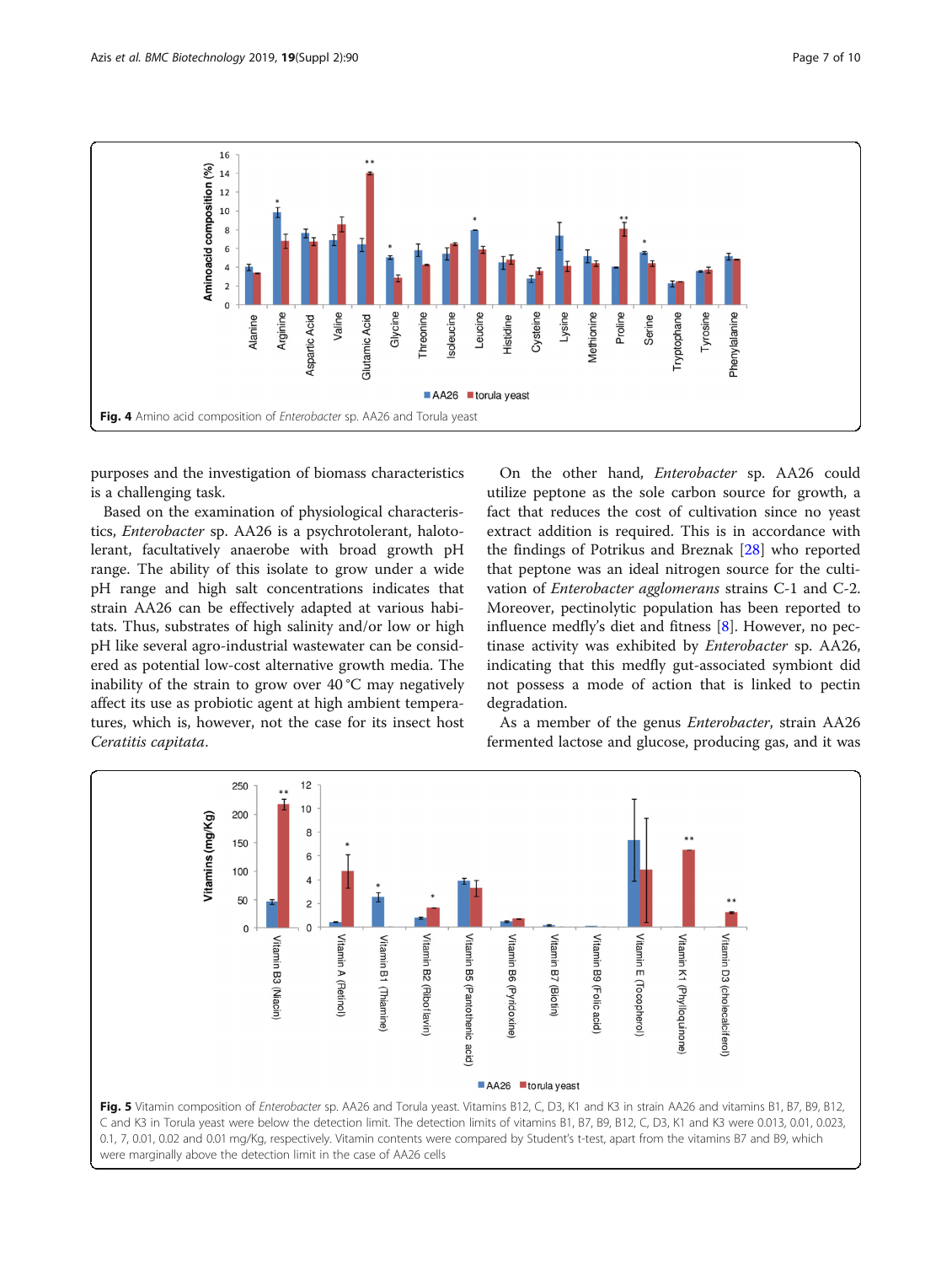<span id="page-7-0"></span>

oxidase-negative, indole-negative and Voges-Proskauerpositive. Moreover, it decarboxylated ornithine, lacked phenylalanine deaminase activity and did not produce  $H_2S$ . As a typical facultative anaerobe, Enterobacter sp. AA26 was oxidase-negative, which exerted a strong catalase reaction to tolerate the oxidative stress induced by oxygen species.

Enterobacter sp. AA26 exhibited among the highest specific growth rates ever reported for Enterobacter cloacae strains cultivated in yeast-based [\[29](#page-9-0)] and sugarbased [\[30\]](#page-9-0) media under the batch mode. On the other hand, greater dilution rates for E. cloacae WD7 were detected  $[31]$  $[31]$  $[31]$ . Moreover, the yield coefficient  $(Yx/s)$  of strain WD7 was estimated as 0.03 g cells/g sucrose, which is much less than that calculated for strain AA26.

Enterobacter sp. AA26 and Torula yeast differed greatly in the proportion of glutamic acid and proline, although smaller differences were identified in the percentages of arginine, glycine, leucine and serine (Fig. [4](#page-6-0)). It is well known that amino acid effects on insect fitness are dose- and type-dependent [[32,](#page-9-0) [33\]](#page-9-0). In comparison to known amino acid-rich medfly larval and adult diets

[[34\]](#page-9-0), glutamic acid and proline represented 6.5 and 4.1% of the protein content in strain AA26, while the respective percentages in defined diets were 21.5 and 7.8%, respectively [\[34](#page-9-0)]. All the other amino acids were in greater proportion in strain AA26 as compared to the defined diets. In general, both glutamic acid and proline are considered as non-essential amino acids for insect species [[33\]](#page-9-0). C. capitata larvae reared without glutamic acid and/or proline could be developed in a similar manner with that fed with a complete medfly meridic diet, although adverse effects have been reported from the ab-sence of such amino acids in C. capitata adult diet [\[34](#page-9-0)]. Moreover, lack of threonine and tryptophan in medfly diet has been reported to induce severe effects on insect development, with no larvae survival within a period of 18 days [[34\]](#page-9-0). However, these essential to medfly amino acids were in adequate proportion in strain AA26 and similar to those found in Torula yeast. The amino acids glycine and serine, which play key role in medfly fitness, were also in greater proportions in strain AA26 than in Torula yeast [[35](#page-9-0)].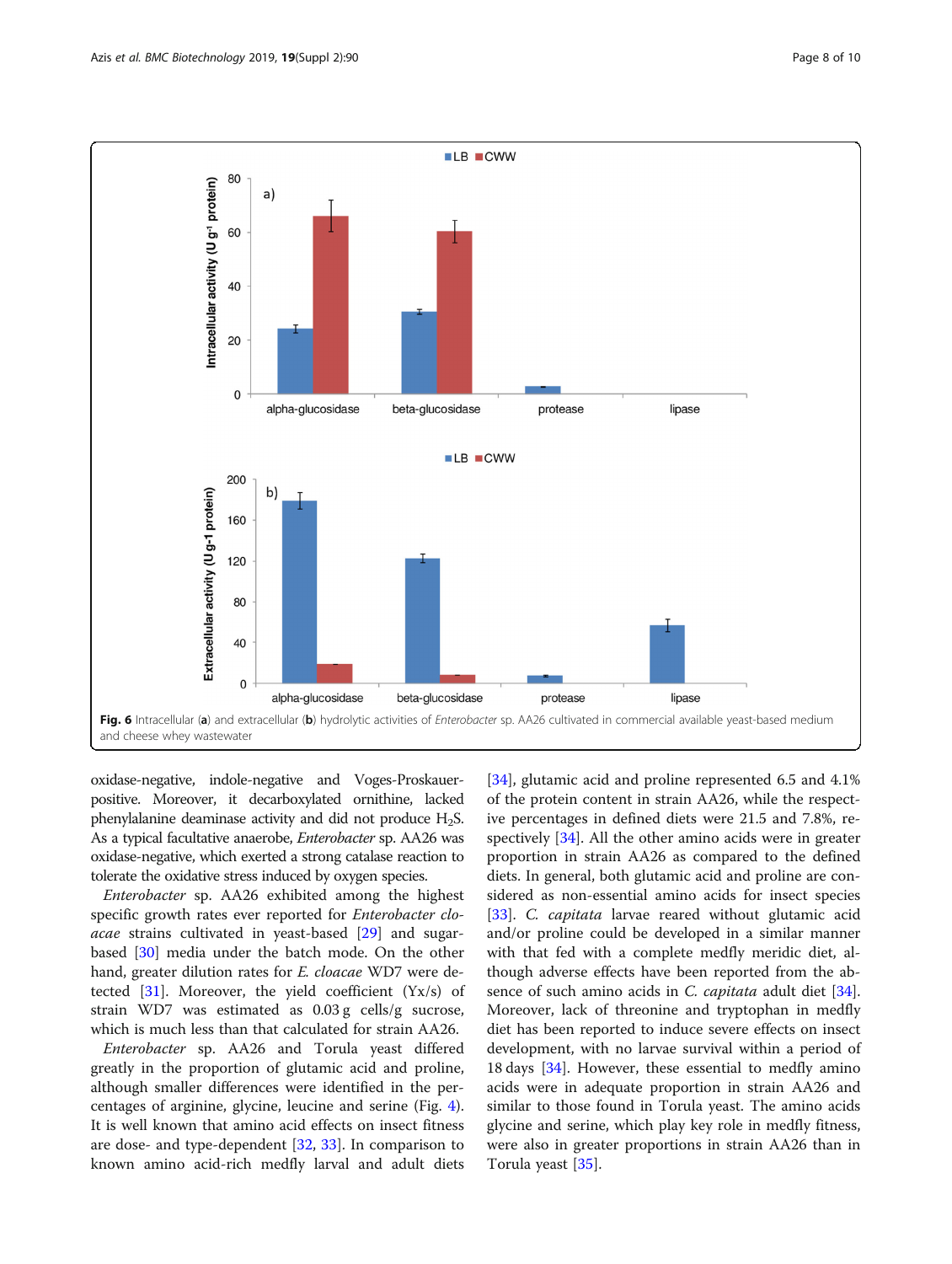Niacin was the major vitamin detected in both Entero*bacter* sp. AA26 and Torula yeast  $[36]$  $[36]$  $[36]$ . Despite the fact that niacin in Torula yeast analyzed was approximately 5-fold greater than the respective content in strain AA26, other yeasts and yeast-based products used for mass rearing contained similar to strain AA26 niacin content [[36](#page-9-0)]. This indicates that the use of Enterobacter sp. AA26 biomass in medfly diet can provide all the required vitamins.

Distinct enzyme profiles were obtained for strain AA26 when it grew in LB broth and CWW, a fact that may influence the effects of strain AA26 on medfly diet and attractiveness. In particular, greater intracellular rather than exocellular α- and β-glucosidase activities were determined during growth of strain AA26 in CWW, while the opposite trend was observed in LB broth. The high exopolysaccharides content secreted by Enterobacter cloacae strains [[31](#page-9-0)] may be responsible for the high extracellular glucosidase activities detected in LB medium during growth of strain AA26. In addition, the greater intracellular as compared to exocellular glucosidase activities during growth in CWW indicate that CWW carbohydrates (mainly glucose and lactose) were easily accessible in the cytosol. Lactose carriers have been found in phylogenetic relatives of enterobacteria, i.e. Klebsiella and Citrobacter strains [[37](#page-9-0), [38\]](#page-9-0), and in the genome of Enterobacter cloacae UW5 (GenBank Accession number NZ\_CP011798). On the other hand, strain AA26 was capable of growing effectively in agricultural wastewaters  $(t_d \text{ of } 42 \text{ min in})$ CWW) and therefore, use of such organic substrate can replace the costly substrates used for the preparation of LB, i.e. commercial yeast and peptone. Regarding CWW, Enterobacter spp. have been used in producing biohydrogen during dark fermentation of this agro-industrial effluent [\[39\]](#page-9-0), whereas the bioconversion of cheese whey by Enterobacter sp. A47 to the bioactive compounds glucuronic acid and fucose, which can be used in potential highvalue nutraceutical and pharmaceutical applications, was recently reported [[40](#page-9-0)]. Moreover, as shown in Fig.  $6$ , *En*terobacter sp. AA26 isolated from the midgut of Ceratitis capitata exerted high β-glucosidase (cellobiase) activities. The induction of cellobiases has been reported to be favored in the midgut of insect species [[41](#page-9-0)]. Interestingly, Anand et al. [\[42](#page-9-0)] isolated an *Enterobacter* sp. from the gut of Bombyx mori that exhibited high  $\beta$ -glucosidase activity, reporting that most B. mori disaccharidases have been found in the midgut tissues. Possible role of such microbe on cellulose degradation of the fruit biomass digested by Ceratitis capitata cannot be excluded.

# Conclusions

Enterobacter sp. AA26 was capable of being cultivated under broad environmental conditions and could grow effectively in both commercial yeast-based media and agricultural wastewaters by implementing the batch and the fill-draw mode of operation. The replacement of peptone and yeast, which commonly used in commercial media, with alternative organic substrates like agroindustrial wastes may potentially minimize the cultivation cost in full-scale insect mass rearing facilities. Moreover, Enterobacter sp. AA26 as a probiotic strain is capable of providing the entire spectrum of both essential and non-essential amino acids and vitamins in adequate amount for medfly mass rearing and sterile insect technique applications.

#### **Abbreviations**

CWW: Cheese whey wastewater; DO: Dissolved oxygen; GSS: Genetic sexing strain; OUR: Oxygen uptake rate; SIT: Sterile insect technique; SOUR: Specific oxygen uptake rate; t<sub>d</sub>: Double time; VSS: Volatile suspended solids; Y<sub>H</sub>: Yield coefficient; μ: Specific growth rate; μ<sub>max</sub>: Maximum specific growth rate

#### Acknowledgements

This research was funded by the International Atomic Energy Agency (IAEA) in the frame of the research project "Cultivation of the Medfly Gut Symbiont Enterobacter sp. AA26 in a Suspension Bioreactor for Mass Rearing and Sterile Insect Technique Application" (IAEA Research Contract No. 18780/R0 granted to Spyridon Ntougias) that is part of the IAEA's Coordinated Research Project "D41024", entitled "Use of Symbiotic Bacteria to Reduce Mass-rearing Costs and Increase Mating Success in Selected Fruit Pests in Support of SIT Application".

#### About this supplement

This article has been published as part of BMC Biotechnology Volume 19 Supplement 2, 2019: Proceedings of an FAO/IAEA Coordinated Research Project on Use of Symbiotic Bacteria to Reduce Mass-rearing Costs and Increase Mating Success in Selected Fruit Pests in Support of SIT Application: biotechnology. The full contents of the supplement are available online at [https://](https://bmcbiotechnol.biomedcentral.com/articles/supplements/volume-19-supplement-2) [bmcbiotechnol.biomedcentral.com/articles/supplements/volume-19](https://bmcbiotechnol.biomedcentral.com/articles/supplements/volume-19-supplement-2) [supplement-2](https://bmcbiotechnol.biomedcentral.com/articles/supplements/volume-19-supplement-2).

#### Authors' contributions

KΑ and PM performed the bioengineering work; IZ and SN performed the physiological and biochemical (enzyme analysis) work and determined the specific growth rates in batch experiments; and CC and KB arranged the amino acid and vitamin analysis. CC, KB and SN conceived the idea; SN supervised the work and drafted the paper. All authors were involved in editing the paper, reading it and approving of the final manuscript.

#### Funding

This research was funded by the International Atomic Energy Agency (IAEA) in the frame of the research project "Cultivation of the Medfly Gut Symbiont Enterobacter sp. AA26 in a Suspension Bioreactor for Mass Rearing and Sterile Insect Technique Application" (IAEA Research Contract No. 18780/R0 granted to Spyridon Ntougias) that is part of the IAEA's Coordinated Research Project "D41024", entitled "Use of Symbiotic Bacteria to Reduce Mass-rearing Costs and Increase Mating Success in Selected Fruit Pests in Support of SIT Application".

#### Availability of data and materials

All data is included in the manuscript.

#### Ethics approval and consent to participate Not applicable.

#### Consent for publication

Not applicable.

#### Competing interests

The authors declare that they have no competing interests.